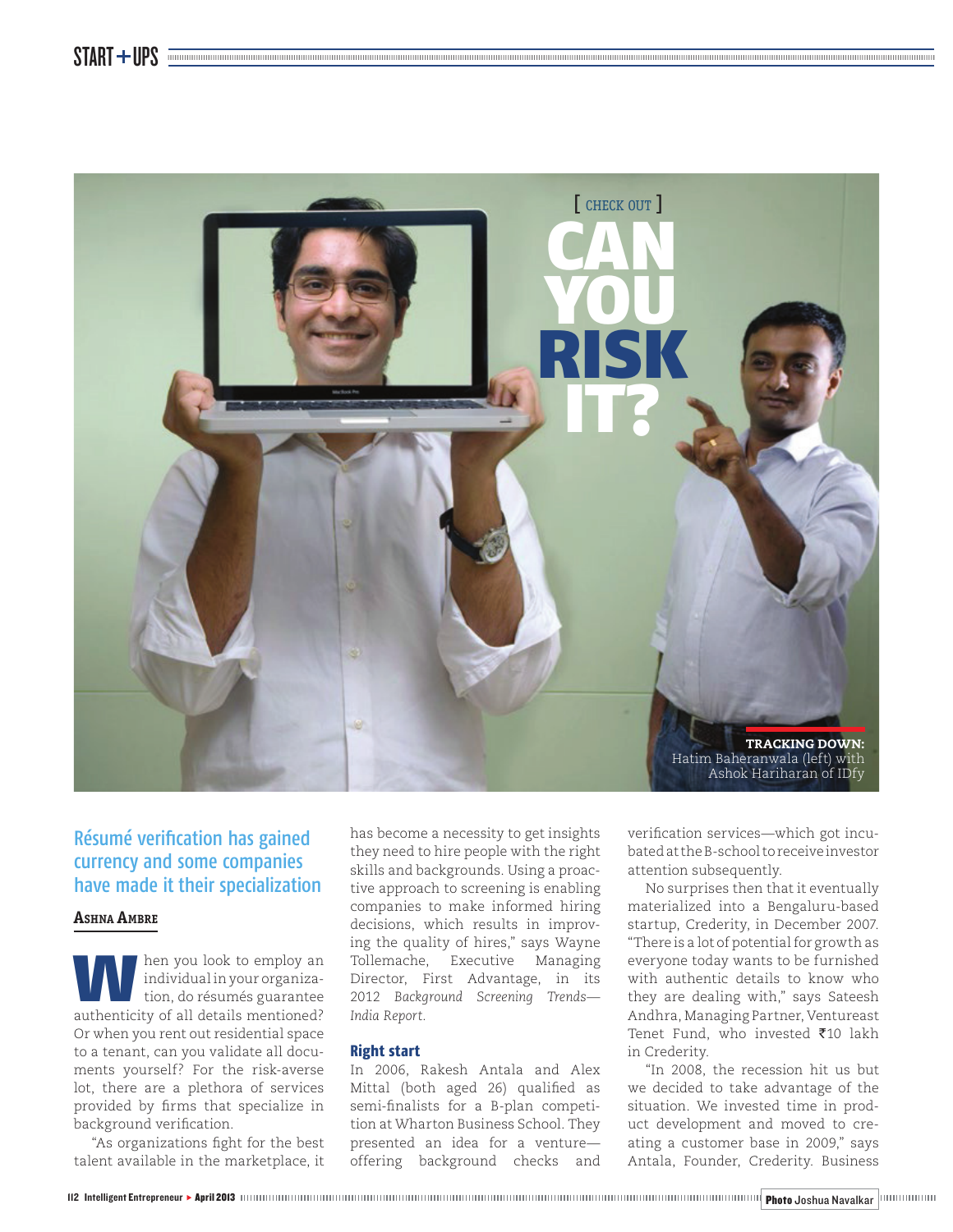operations and revenue generation took off in February 2010.

The year 2006 was a turning point too for Arvind R Mandali, 38, when he decided to diversify into the field of screening, verification and risk management services, after a corporate stint at Sify Technologies Ltd, an internet and software solutions firm. A niche business in India back then, he betted on the success it had garnered internationally and started Dcode Research Private Limited in Bengaluru, which is self-funded with seed capital of  $\overline{\text{5}}12$  lakh.

More recently, Hatim Baheranwala, 27 and Ashok Hariharan, 34, started IDfy in Mumbai in May 2011, prompted by the need to dig deeper for authentic details while skimming through résumés, during a recruiting exercise at Gaboli, the digital agency they worked for. They launched it with a seed capital of  $\bar{z}$ 80 lakh financed through personal savings and angel investors.

#### **Business of identity**

Essentially, verification involves requests for a detailed check by individual customers or corporates for employees or their representatives. The procedure validates a person's identity, qualification, residential proof, as per specifications and nature of the customer. Verification for criminal records differ from matrimonial and employment checks. However, there are a few things common across all three firms.

While Crederity and IDfy also cater to large corporations, the three firms, including Dcode, serve small and medium businesses (SMBs). In all cases, verified profiles are highlighted with a company's distinct seal. Crederity and IDfy serve individual customers too.

While Crederity has big-ticket names like Wipro Ltd, PepsiCo India Holdings Pvt. Ltd., Accenture Services Ltd. and Naukri.com on its check list, IDfy is on the recruitment verification council for Indian School of Business in Hyderabad. Its other clients include OnContract—a job-hiring website and TOBOC, an online trading resource for SMBs and Gaboli, to name a few on their list. With a total of 115 clients, Dcode is looking to increase revenues by 30 percent each year. To beef up its portfolio, Dcode Founder Mandali plans to acquire small risk verification firms.

"We have three levels of quality checks that include documentation, identification and verification. We completely avoid verbal checks," explains Mandali.

The firm carries out educational, employment, address, matrimonial, among other verification checks.



# ON YOUR TRAIL

Incorrect tenure of past employment remains the single largest reason for employment-related discrepancies

The highest rate of increase in discrepancies was recorded in the education sector, from 26.67 percent in Q2 FY11 to 33.33 percent in Q3 FY11

Cases of false or illegitimate document submission are highest in northern part of India at 57 percent, while western India has seen the lowest number of such cases

SOURCE: FIRST ADVANTAGE REPORT 2012.



TAKING STOCK: Rakesh Antala of Crederity

An employment check would cost between  $\text{\texttt{\$500-\$3,000}}$  whereas a matrimonial check involves surveillance and hence starts from  $\bar{x}$ 10,000 and the drug testing check falls in the range of  $\overline{\xi}3,000-\overline{\xi}6,000$  per investigation. Essentially, pricing is based on specific needs and elements for each category.

"Our checks are never performed without the permission of the person being verified, despite this we do identify ten percent red cases," cites Baheranwala, Co-Founder at IDfy. It has a baseline fee of  $\overline{\mathfrak{Z}}2,000$  charged to customers for a single verification process. However, pricing is often customized based on volumes.

## **Clearing ground**

As a future strategy, Antala of Crederity is looking to partner with identity data sources including credit bureaus and the Unique Identification Authority of India for identity veri fication, authentication and Know Your Customer services. This access to identity information, he feels, will pave the way for Crederity to enter verticals like Banking Financial Services and Insurance (BFSI) applications, skip tracing and address tracing